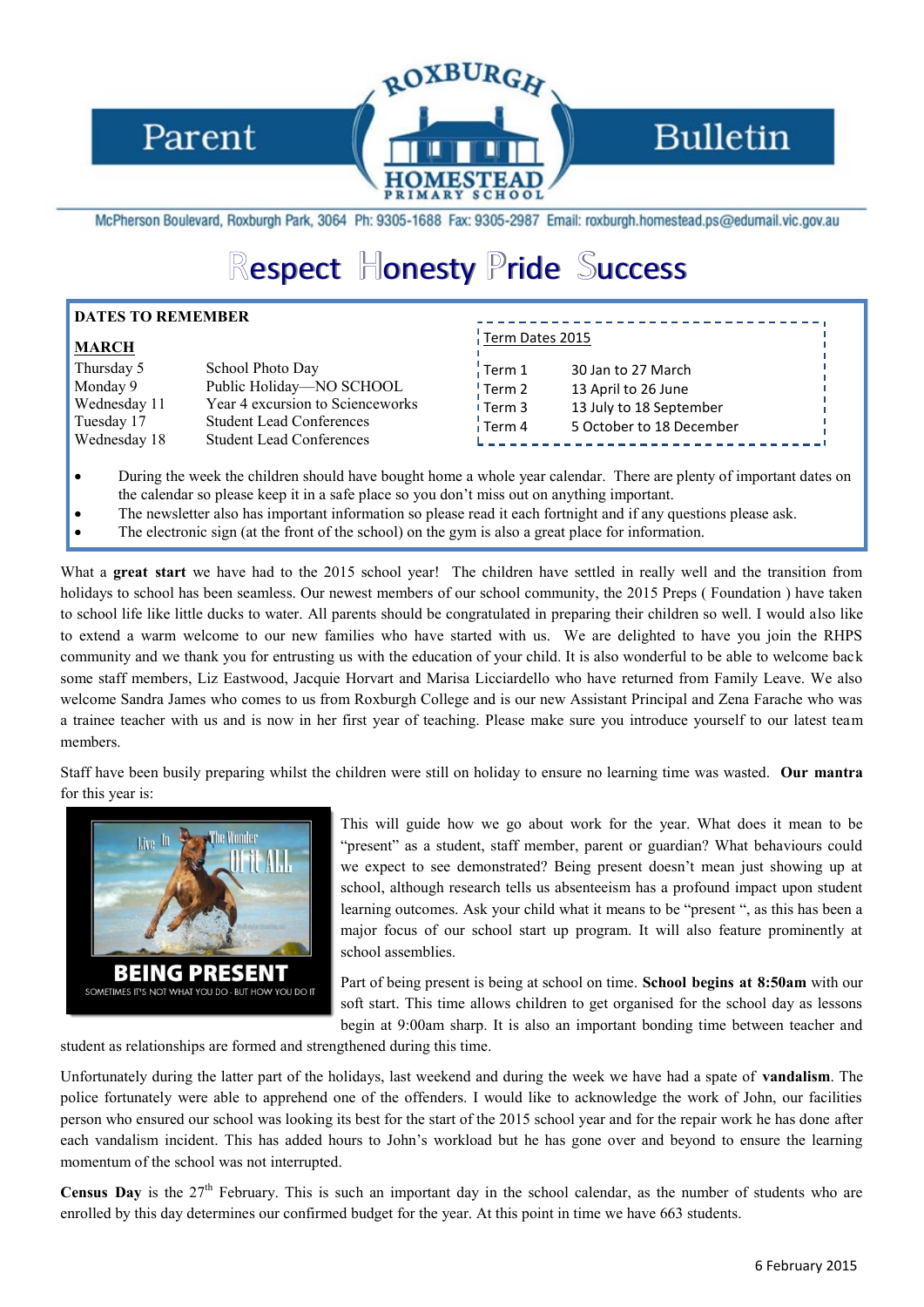Firstly I would like to say a big hello to all our families and friends of Roxburgh Homestead Primary. I would also like to welcome our new students and their families to this wonderful school.

Our school mantra for 2015 is 'Being Present' and this relates both to our physical presence as well as our emotional and mental presence. As a school we have made a strong belief that it is not what you do but how you do it.

As teachers we are always reflecting on how we teach and how we can continue to improve what we do for the benefit of all our children.

In 'Being Present' I am so pleased to have this opportunity to work with your wonderful children in their learning journey through their Primary years of schooling.



In my previous working life before joining you, I have taught Prep to grade 6 and also worked from the Northern Regional Office as a Literacy and Numeracy coach across many primary and secondary schools. I have had the pleasure of working with teachers in 12 different Primary schools across Broadmeadows, Roxburgh Park and Craigieburn both in their classrooms and in their schools.

In the last 3 years I have had the fantastic opportunity to lead and teach Year 7 to 9 at Roxburgh Secondary College and be a member of their school community. This was very rewarding and has given me a very clear picture of where our students are heading in the second half of their education.

In my life outside of school, I am married and have 2 children aged 25 and 19 years of age.

Teaching and Learning are my passion. Building strong, productive relationships with all my students and their families to achieve the best possible outcomes for every child in our care is my goal.

I believe all children are born to succeed and together with Barb, the fantastic teaching staff at RHPS and your help we can make this happen.

I look forward to meeting you all and a great 2015 with success for all! Cheers. Sandra James. Assistant Principal

**BOOKS** There are a few students who still haven't purchased their books. Please make sure you pay next week so the children can start using their books.

**SICK BAY** Parents are reminded that if your child needs to be medicated during the school day, you will need to bring the medication to the Office in the morning and complete a form giving us permission to medicate your child. At the end of the day the medication must be collected by an adult and signed out.

**SCHOOL CROSSING** Staff on yard duty at both the front and back of the school have noticed that parents are not always using the pedestrian crossing points provided. Parents, as a school community, we are asking you to please set the right example and use the crossing points when crossing the streets around our school. The safety of our parents and children is of paramount importance.

**SCHOOL CAR PARK** Parents, as a reminder please be aware that the staff car park is for **staff vehicles only.** We have 2 car parks out the front of the school for vehicles displaying a **council endorsed disability tag/sticker.**

Please note that NO pedestrians are allowed to walk through the staff car park at anytime, for safety reasons. We have staff cars coming and going on a regular basis and we want to avoid any accidental injuries to our school community.

**MESSAGES** Messages given out to children at the end of the day are for emergencies only. Please make sure your children are aware who they are going home with in the morning before they come to school. School finishes at 3.15—please pick up the children on time. I is a good idea also to have a meeting spot so the children know where to meet after school.

**COURT ORDERS/MEDICAL REPORTS** if you have any medical reports or court orders relevant to your child could you please provide the school with a copy as as to ensure their safety whie in the school's care. You can also discuss this with the school's Welfare Coordinator Stacey.

**EMERGENCY INFORMATION** Is all the general and emergency information you have given the school up to date? If not could you please notify the Office ASAP. This information is very important in case we need to contact you at any time.

**ABSENCES** If your child is absent from school a written note is required to be given to the class teacher on their return to school.

**PREP 2016** Enrolments for Prep next year will be taken in 2nd term. Please come to the office at the end of April/ early May to collect an enrolment form.

**CANTEEN** 2015 canteen lists were handed out earlier this week—if you did not receive one please collect one from the Office. **Please note: when ordering please indicate Halal if ordering from the Halal menu. Please put child's name, room number on the brown paper bag.**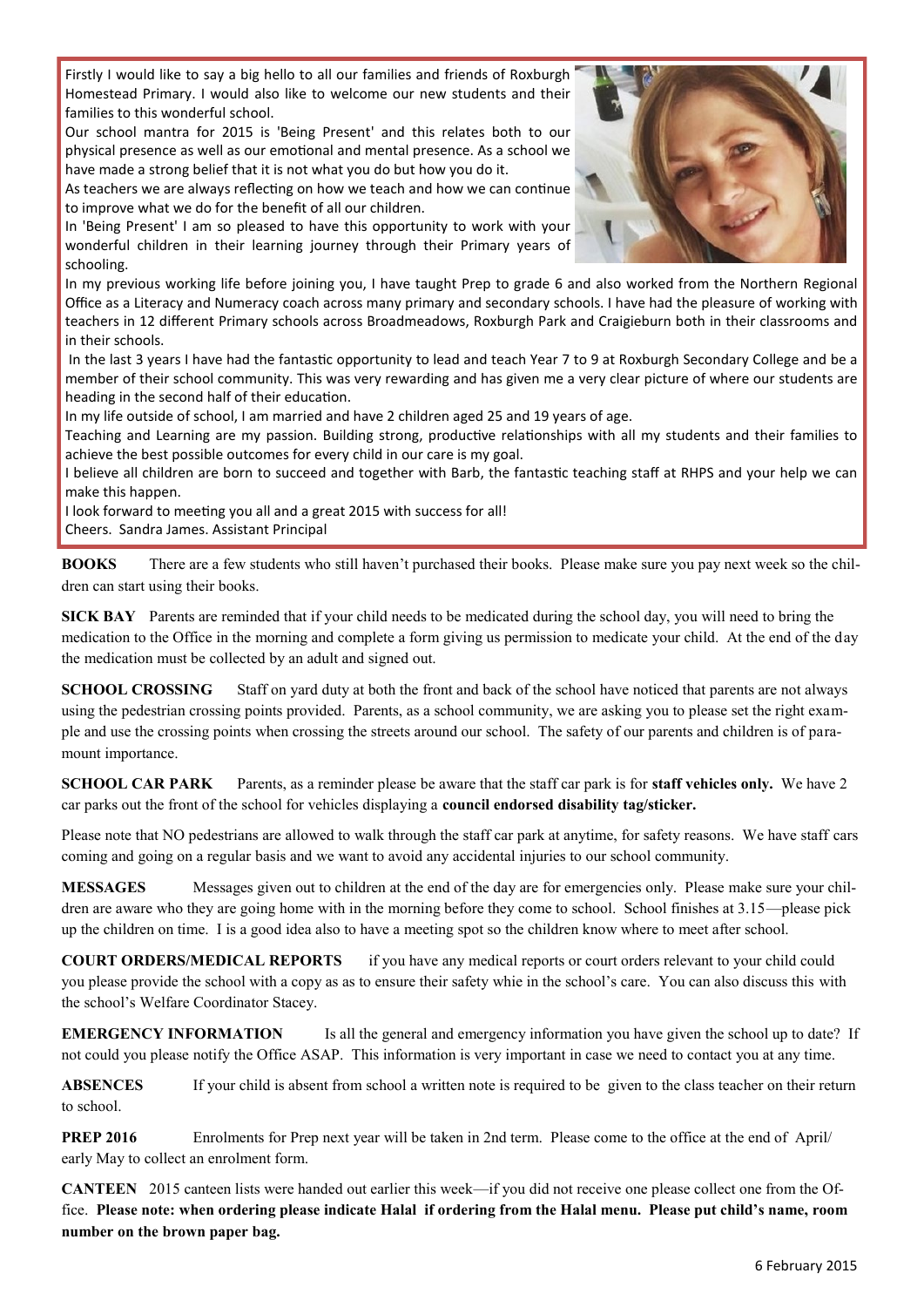**NO SMOKING** Smoking in the school grounds and buildings is not permitted.

**PAYMENTS TO SCHOOL** When making payments for your child for school excursion and school activities we would appreciate if these payments are made in our specially printed "Payment Envelopes" available from the Office or the classroom teacher. Receipts will be sent home with the children—please keep them for your records. **All payments must go through the classroom via your child's teacher not the general office (unless paying by EFTPOS).**

**PHOTO DAY** Our school photos will be taken on Thursday 5th March.. Every child will; be given an envelope which must contain the exact amount of cash (no change will be given). Cheques payable to Advancedlife Photography and you can also pay on-line www.advancedlife.com.au with your credit card but you must return the envelope before photo day if paying online. Sibling photo order envelopes can be collected from the Office. Envelopes will be sent home in a couple of weeks.

**SCHOOL COUNCIL** At Roxburgh Homestead Primary School positive community relations are important to us. Forming strong community relationships is a component of our current strategic plan. We will hold parent forums and learning opportunities for parents throughout the year. Another way parents can become involved in school life is to nominate for school council. Each year half of the school council retire from their positions. Some councillors may wish to re nominate or retire from school council. This gives other interested parents an opportunity to nominate to sit on council. If you are elected to sit on school council you will be expected to serve for 2 years. Our school council meetings have historically been held on a Monday evening, start at 7pm. The duration of the meetings is between 1 hour and 1 hour 30 mi8nutes. We are expected to hold a minimum of 2 meetings a term. If a school councillor misses 3 meetings in succession they may be asked to retire their position. It is essential we have a quorum for each meeting. This means we must have more non education department representation for each meeting. Our school council makeup consists of 14 members - 8 parents, 4 staff and 2 community members. We have 4 parent positions available—2 positions (two year tenure) and 2 positions (one year tenure).

#### **Nominations for School Council will be available at the office from 16th February.**

#### **Closing date for nominations will be 23rd February at 4pm.**

**Display list of candidates**

**26th February—distribute ballot papers if required**

**10th March—close of ballot**

#### **11th March—count votes and declare ballot**

The 2015 School Council will meet in the last week of term. If you have any queries regarding school council, please don't hesitate to contact us



Student Led Conferences 1 - 6 will be held **TUESDAY 17th February 2015** 

#### **3:30pm to 8:00pm**

**And**

**WEDNESDAY 18th February 2015**

**3:30PM to 6:00pm**

**Bookings will open Monday 9th February at 9:00am**

#### **Bookings will close Monday 16th February at 4:00pm**

**Meet, Greet and Goals** will be the purpose of this term's Student Led Conferences.

This will give your child's teacher the opportunity to continue to affirm those authentic relationships with their student and their families, and start to work on specific learning goals.

**Booking information to be sent home soon.**

**PARENT BULLETIN** The Parent Bulletin will be distributed to the eldest in the family each fortnight on a Friday. From second term it will be available on the school app and the school internet. If you do not have the school app you can pick up a paper copy of the bulletin from the Office. School App information is available at the Office and in the next bulletin.